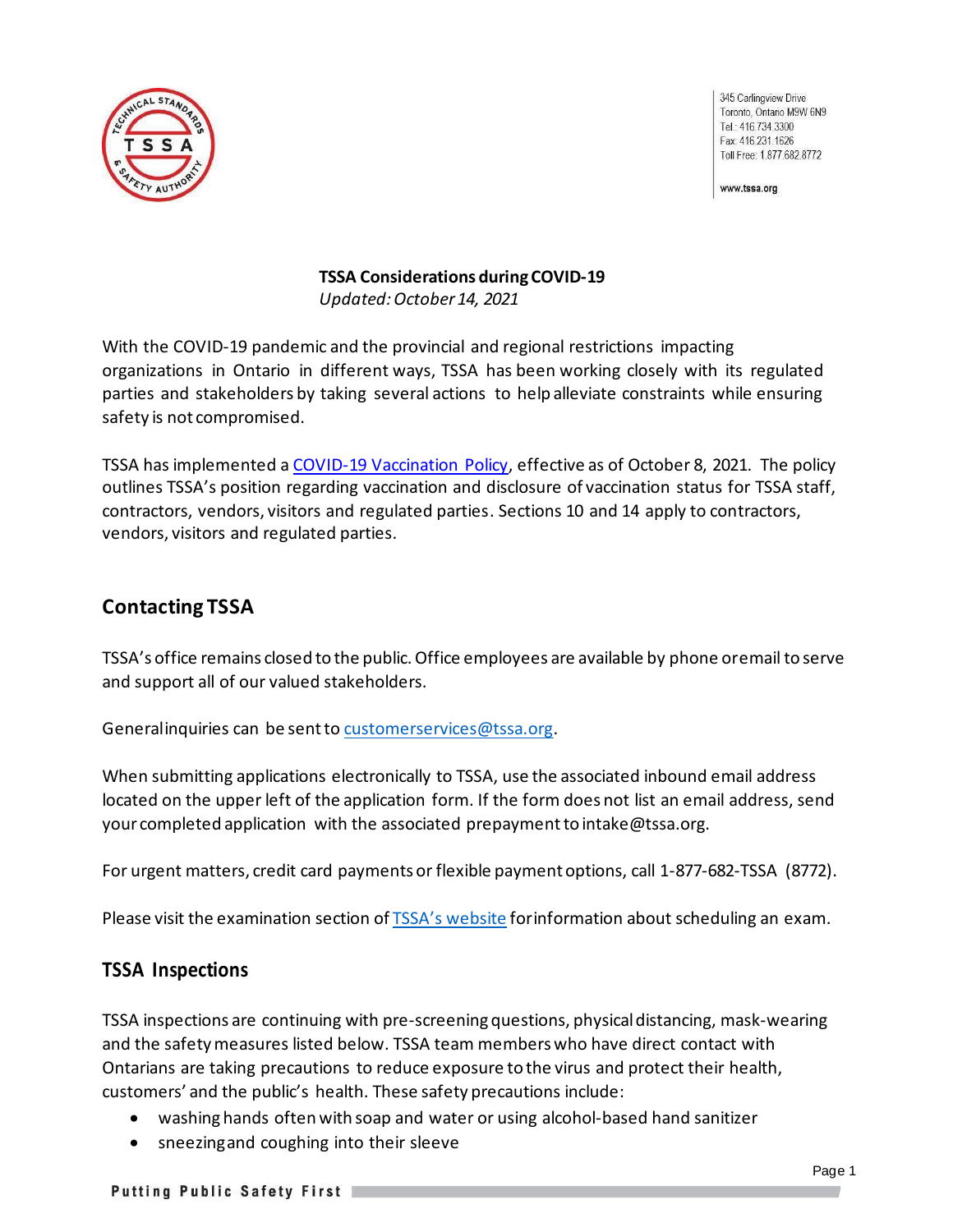- avoiding touching their eyes, nose ormouth
- practicing physical distancing, wearing a mask and wearing safety eyewear

TSSA staff have been advised to stay at home if they have symptoms of COVID-19 or have tested positive for COVID-19. Additional daily screening measures are in place and follow current public health guidelines. TSSA expects the same from other organizations.

TSSA inspectors may discuss the current COVID-19 situation with the site owner or manager to determine the levelof risk. TSSA requires clients to wear a mask when a TSSA inspector is on site.

Inspectors may inquire about policies and procedures in place for locations that they are visiting and may ask the following questions about people they will be meetingwith:

- 1. Has anyone been exposed to COVID-19?
- 2. Has anyone recently shown symptomssimilar to that of COVID-19?
- 3. Has anyone had close contact with anyone who has been exposed to or recently shown symptomssimilar to that of COVID-19?
- 4. Has anyone at the site travelled outside of Canada within the last 14 days or had close contact with anyone who hastravelled outside the country in the past 14 days?
- 5. Has anyone had a positive COVID-19 testin the last 14 days?

If the answer is "no" to all of the above questions, the inspector will advise the site representative that he/she will only enter the site if social distancing of at least two metres between persons can be maintained at all times and clients will be wearing masks.

If the answeris "yes" to any of the above questions, the TSSA employee will contact their supervisorto determine an approach with the customer.

Inspections will be rescheduled if an organization's onsite personnelare symptomatic or not following the public health and self-isolation guidelines.

Operating during COVID-19 comes with the responsibility of operating safely. Regulated parties remain responsible for the safety of their sites, devices and procedures and in particular must focus on addressing any high-risk sites, devices orsituations.

As per the second paragraph of this policy, TSSA has implemented a [COVID-19 Vaccination Policy,](https://www.tssa.org/en/about-tssa/resources/TSSA-Vaccination-Policy---October-2021-v2.0.pdf) effective as of October 8, 2021. The policy outlines TSSA's position regarding vaccination and disclosure of vaccination status for TSSA staff, contractors, vendors, visitors and regulated parties. Sections 10 and 14 apply to contractors, vendors, visitors and regulated parties.

We continue to ask customers to contact us if they are facing COVID-19 related barriers and they are unsure how to proceed.

## **Licensing Issuance, Renewals & Grace Periods**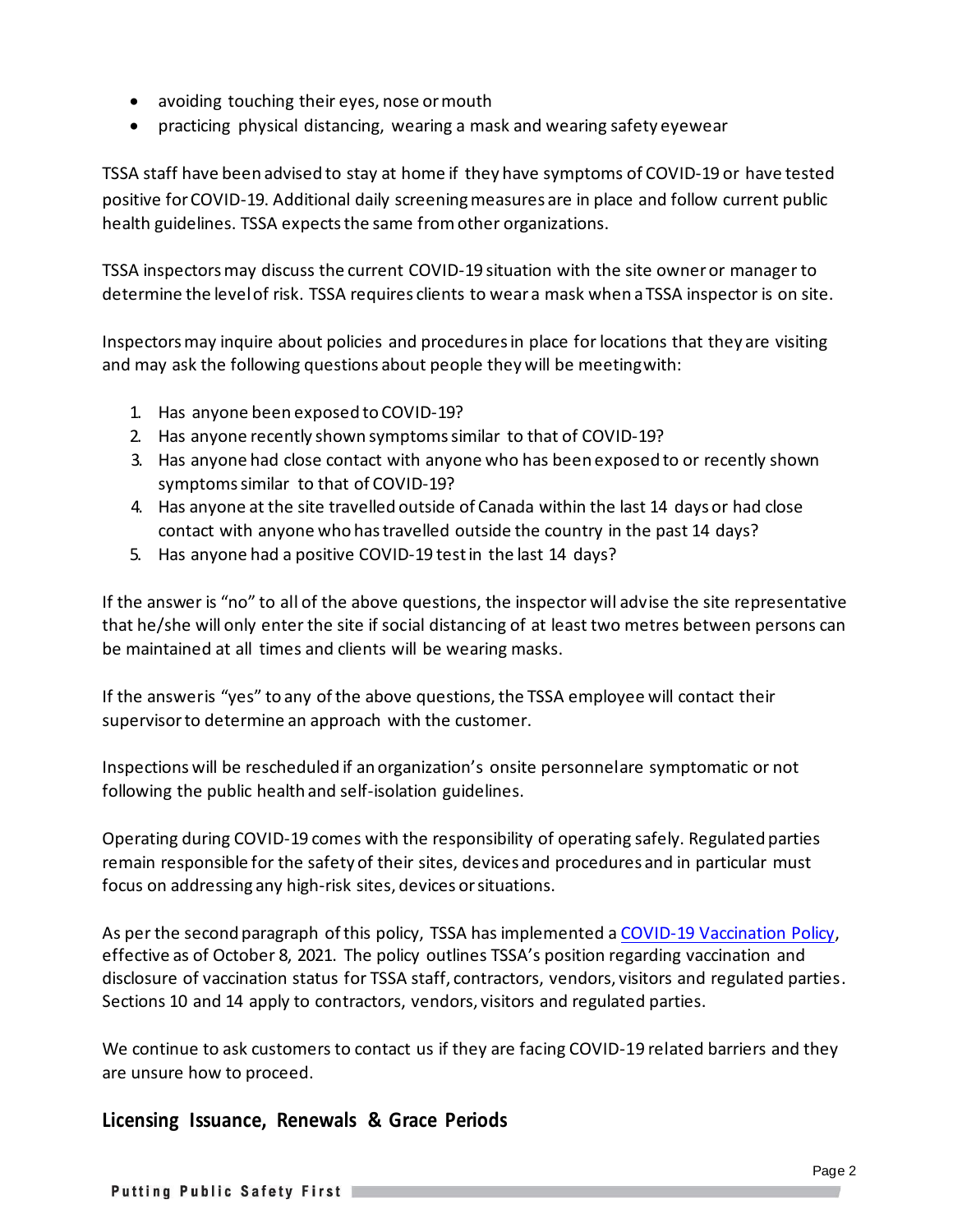Regulated parties are required by law to maintain their licensesin good standing. Customers will be invoiced forall licensing-related services.

- **Licensing independentfrominspection**: TSSA willcontinue to require organizations to renew their licenses before expiry.
- **Licensing (orAuthorization) dependentoninspection**:
- TSSA will continue to require organizations to renew theirlicenses (authorizations) before expiry.
- TSSA has been renewing licenses (or authorizations) even in cases where the mandatory pre-license (or pre-requisite) inspection could not be performed, with a valid reason. Any inspections that were deferred during wave 1 of the pandemic should have been completed by November 30, 2020. Please see program specific requirementsin the sections below forrequirementssince wave 2 began.

## **Certificate Holders:**

• TSSA expects certificatesto be renewed priorto expiry. See the programspecific proceduresforre-certification thatis conditional on continuing education.

## **Program Specific Procedures**

Please also note these program-specific procedures:

## **BPV Record ofInspection and Certificate of Inspection**

- The Province had identified Insurance providers as [essential services](https://www.ontario.ca/page/list-essential-workplaces) essential services and as such, insurers who are responsible for completing periodic inspections should be completing those inspections and following the safe work practices advised by provincial health officials.
- Owners who have shut down and/or are not operating their equipment are expected to notify TSSA by completing the following form [\(https://www.tssa.org/en/boilers](https://www.tssa.org/en/boilers-pressure-vessels/resources/Documents/PV-09364-Fill-and-Save-07.17.pdf))[pressure-vessels/resources/Documents/PV-09364-Fill-and-Save-07.17.pdf\),](https://www.tssa.org/en/boilers-pressure-vessels/resources/Documents/PV-09364-Fill-and-Save-07.17.pdf)) selecting F. for Reason for Removal, and emailing it to bpycustomerservice@tssa.org
- Owners with operating equipment, are expected to request inspections as required by the Regulations and facilitate those inspections while still ensuring the safety of personsat their site as well as that of the inspector.
- TSSA expects owners to obtain a Record of Inspection from their insurer and expects insurers to perform inspections while following COVID-19 safety procedures. Any inspections that were deferred during wave 1 due to COVID-19 should have performed by November30, 2020.
- Owners unable to facilitate periodic inspections are expected to formally request a grace period / extension by emailing: the company name, UID number, COI expiry date and reason for extension to bpv inquiries@tssa.org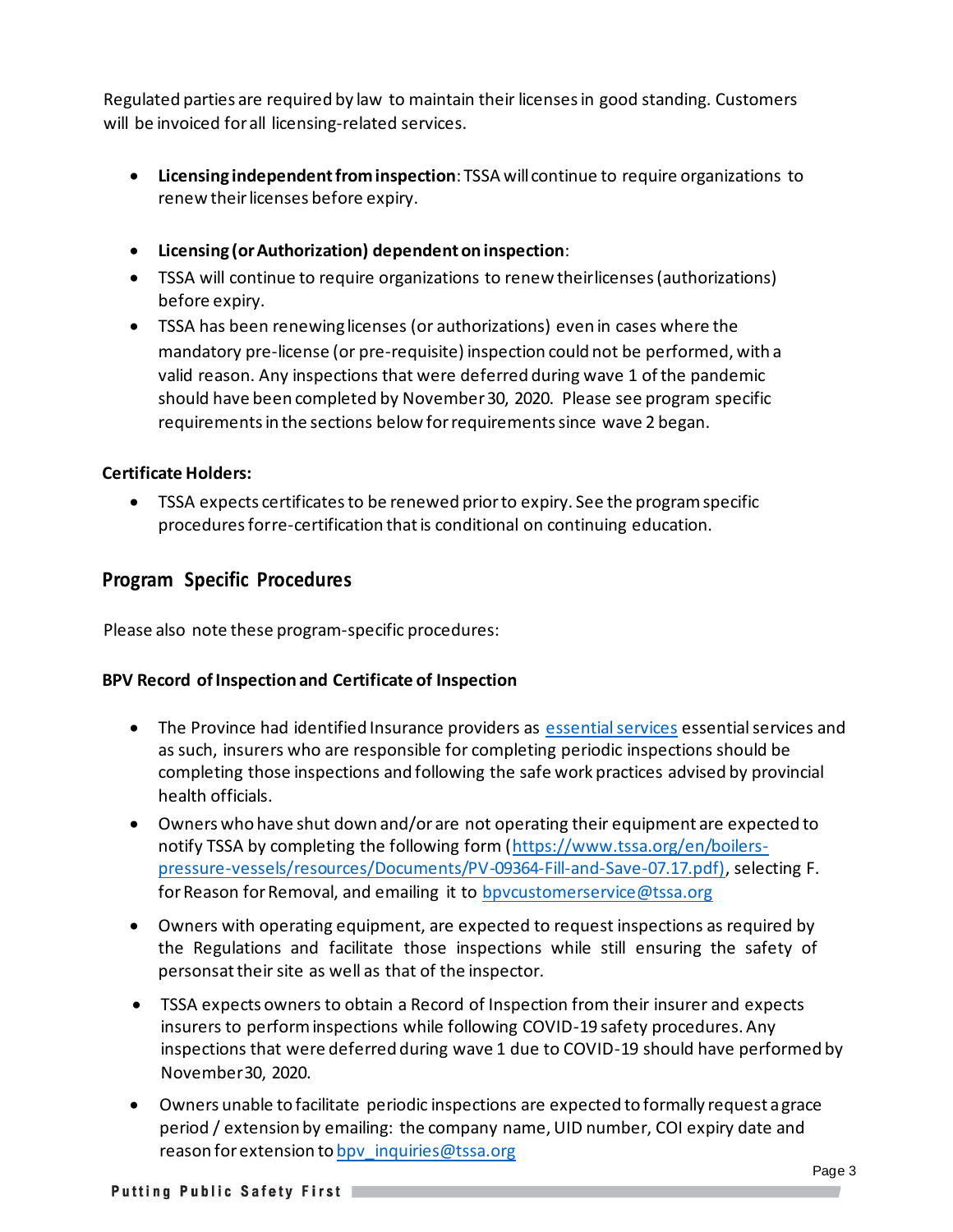- Insurers, owners and third-party inspectors are reminded of the importance of completing inspections during available windows of opportunity and are encouraged to complete these inspections while businesses and equipment are shut down.
- Insurers, owners and third-party inspectors are expected to put plans in place to ensure the continued safe operation and inspection of devices during the COVID 19 pandemic.

### **Propane:**

- TSSA expects licenses to be renewed. License-dependent inspections that may have been deferred during the onset of COVID-19restrictions were to have been completed no later than November 30, 2020. Inspections for license renewals must be completed following COVID-19 safety protocols.
- TSSA has continued to require propane licenses to be renewed before the date of expiry. Any licensee who deferred submission of a new or revised Risk and Safety Management Plan (RSMP) during wave 1 should have submitted one no laterthan November30, 2020.
- TSSA offered propane distributors a grace period to complete the 10-year inspections of tanks and appliances required by section 18 of O. Reg. 211/01 if they could not be completed safely. Any inspections deferred during wave 1 were to have been completed by November 30, 2020. Inspections must respect physical distancing and mask-wearing requirements.
- Since wave 2 of COVID-19 some 10-year inspections of tanks and appliances in personal dwellings, hospitals, long term care and retirement homes were deferred if there was a health risk to those in the premises or to those performing the inspection. Distributors were to notify TSSA of deferred inspections to the Statutory Director of Fuels.
- Extensions will be granted on 10-year comprehensive inspections that were deferred as long as the last inspection was carried out no earlierthan Jan. 1. 2010
- Any deferred inspection should be performed by prioritizing sites where the inspection came due first (i.e. if an inspection was due in Feb. 2020 and has not been completed since the distributor was unable to obtain access to the site due to the concerns associated with the pandemic, that inspection should be prioritized over another site that was due in April 2021, as an example). Such 10-year comprehensive inspections on sites where the distributor has not been able to obtain access due to the pandemic, can be delayed as late as Dec. 31, 2022.
- Distributors are asked to continue to work with homeowners and customers and abide by COVID safety protocols and to convey the safety importance of distributor inspections to ensure that inspections are carried out and to prevent the inspection backlog fromgrowing unsustainably.
- Applicants are allowed to continue to deferthe submission of a new Record of Training (ROT) required as part of the renewal process until no later than July 1, 2022 in order to performthe scope of work defined inOntario Regulation 215/01.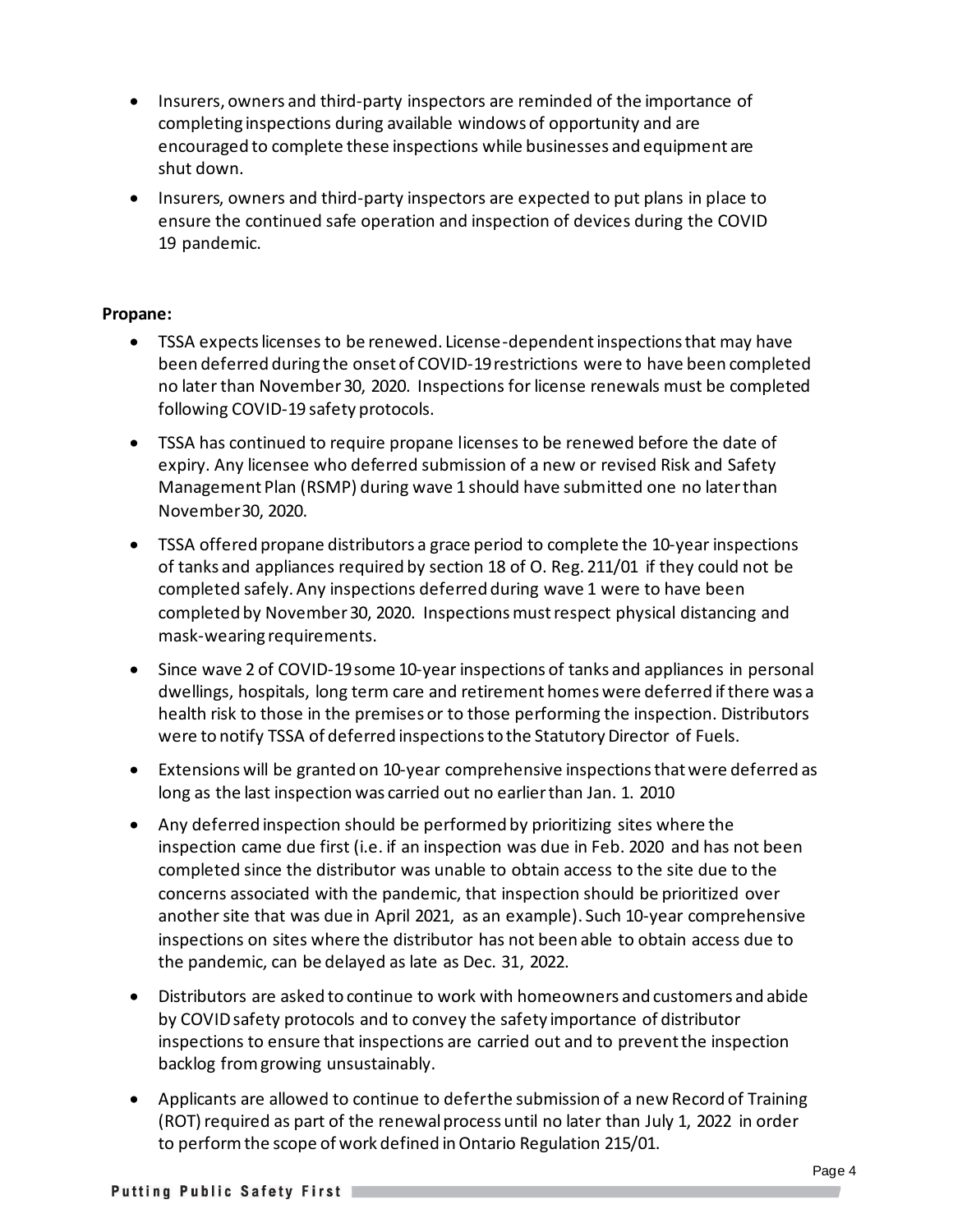- ROT holders (individuals and individual teachers) must renew their ROT no later than July 1, 2022.
- Those with an expired ROT who have not completed the mandatory full retraining or skills retesting, will be required to obtain a valid ROT certificate from an accredited training providerno later than July 1, 2022.
- In order to meet the July 1, 2022 deadline, TSSA recommends that those with an expired ROTshould begin retraining no later than March 1, 2022.
- Beginning July 1, 2022, TSSA inspectors will enforce the requirement to hold a valid ROT certificate.
- Beginning July 1, 2022, TSSA will no longer accept applications for new requests or a renewalforthe purposes of operating a fuelsindustry facility in Ontario that require a valid ROT certificate as a pre-requisite to the application, unless a valid ROT is produced as part of the application.
- Training providers(companies) mustrenew their TSSA accreditation before its expiry and pay any associated fees, unless otherarrangements are made.

## **Annual Mobile FoodInspections, Propane Terminal & Propane DispenserInspections**

• As per Ontario Regulation 211/01, these installations must be inspected annually for propane supply. Any deferred inspections that were permitted during wave 1 for devices/sitesthat plan to operate should have been completed no later than November 30, 2020. At thistime, inspections are required forany businessthat decidesto operate.

### **Fuels:**

- TSSA offered fueloil distributors who supply fueloil and who were unable to complete the distributor inspections as required by section 7 of O.Reg. 213/01 a grace period during wave 1. All inspections deferred duringwave 1 should have been completed no later than November30, 2020.
- Inspections must respect physical distancing and mask-wearing requirements.
- Since wave 2 of COVID-19 some inspections in personal dwellings, hospitals, long term care and retirement homes were deferred if there was a health risk to those in the premises or to those performing the inspection. Distributors were to notify TSSA of deferred inspectionsto the Statutory Director of Fuels.
- Extensions will be granted on 10-year comprehensive inspections that were deferred as long as the last inspection was carried out no earlier than Jan. 1. 2010
- Any deferred inspection should be performed by prioritizing sites where the inspection came due first (i.e. if an inspection was due in Feb. 2020 and has not been completed since the distributor was unable to obtain access to the site due to the concerns associated with the pandemic, that inspection should be prioritized over another site that was due in April 2021, as an example). Such 10-year comprehensive inspections on sites where the distributor has not been able to obtain access due to